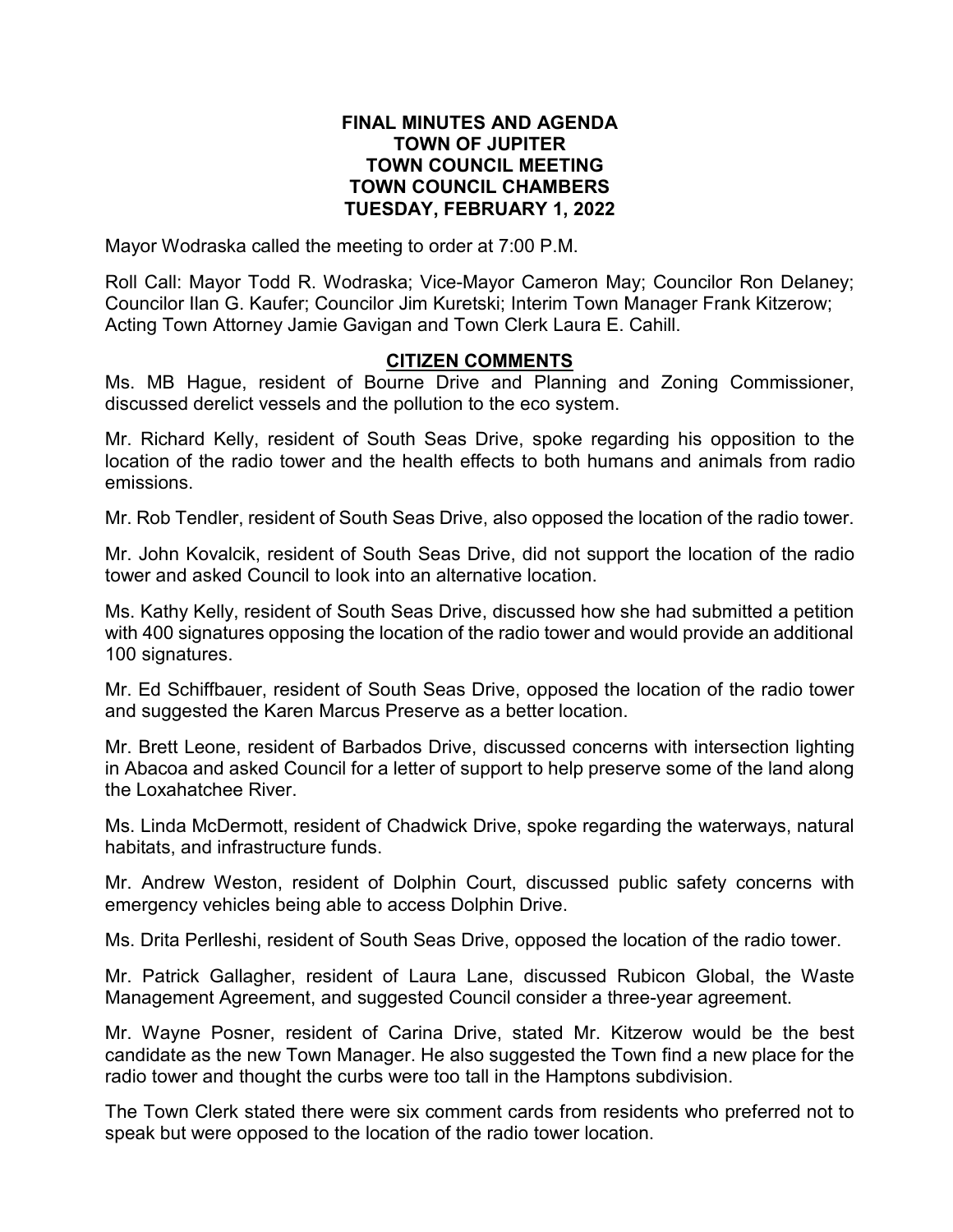TC Minutes Page 2 February 1, 2022

### **MINUTES**

**1.** January 18, 2022 Town Council Meeting Minutes and January 18, 2022 Town Council Workshop Meeting Minutes.

Councilor Delaney moved to approve the January 18, 2022 Town Council Meeting Minutes and January 18, 2022 Town Council Workshop Meeting Minutes; seconded by Vice-Mayor May; motion passed.

| Wodraska | May | Delaney | Kaufer | Kuretski |
|----------|-----|---------|--------|----------|
| Yes      | res | Yes     | Yes.   | Yes:     |

# **CONSENT AGENDA**

All items listed in this portion of the agenda are considered routine by the Town Council and will be enacted by one motion. There will be no separate discussion of these items unless a Councilor or citizen so requests; in which event, the item will be removed and considered at the beginning of the regular agenda.

Councilor Delaney moved to approve the Consent Agenda; seconded by Vice-Mayor May; motion passed.

| Wodraska | May | Delaney | Kaufer | Kuretski |
|----------|-----|---------|--------|----------|
| Yes      | Yes | Yes     | Yes    | Yes.     |

# **PUBLIC BUSINESS**

- **2. Resolution 18-22**, Approving an award for contract EPW 2022-17, Jupiter Community Park Sports Lighting to M. Gay Constructors, Inc. in an amount not to exceed \$3,120,726.
- **3.** Approving the use of State Forfeiture Funds in the amount of \$6,220 for the Ninth Annual Jupiter Police Soccer Tournament.
- **4. Resolution 16-22**, Approving the "Reimbursement of Maintenance and Operation Costs for Street Lighting" agreement between the Abacoa Property Owner's Assembly, Inc. and the Town of Jupiter.

# **REGULAR AGENDA**

# **PUBLIC HEARING**

**5. Ordinance 1-22, First Reading, Admirals Cove Golf Village – Golf Training Facility**  – *Quasi-judicial -* Large Scale Planned Unit Development (PUD) amendment with a waiver request to reduce the width and depth of parking spaces to allow for golf cart parking and a site plan amendment to add a golf training facility building east of the existing clubhouse on golf course land located on a 248.8+/- acre property located north of Frederick Small Road and West of Alternate A-1-A. (Second Reading – 2/15/22)

*Ex-Parte Communications:*

· Councilor Delaney stated he had a phone conversation with Mr. Dick Sheehan of Admirals Cove.

Town Clerk swore in 11 people.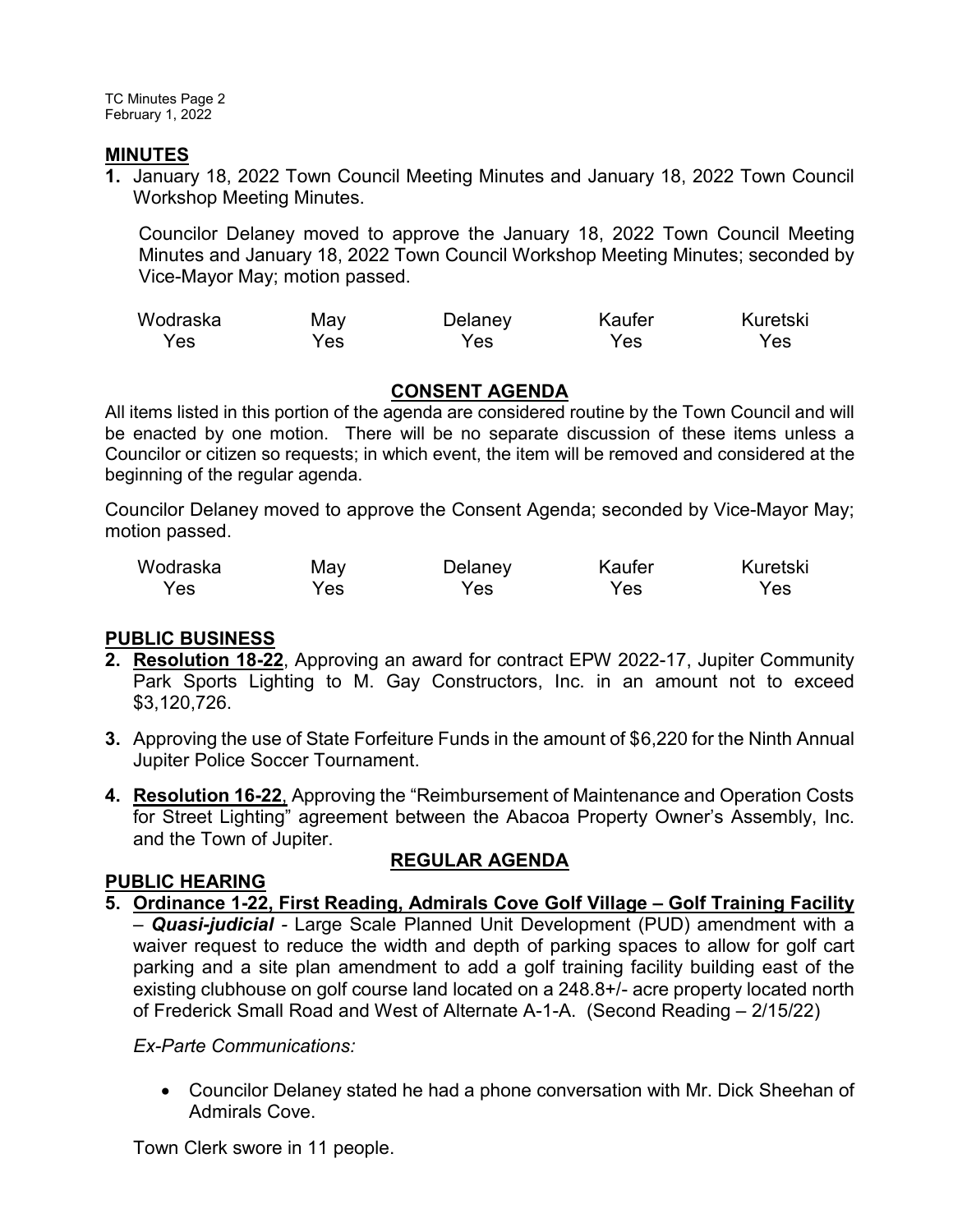#### **REGULAR AGENDA**

### **PUBLIC HEARING 5. Ordinance 1-22, First Reading, Admirals Cove Golf Village – Golf Training Facility**

Mr. Scott Thatcher, Principal Planner, stated Planning and Zoning and the Planning and Zoning Commission both recommended approval. The Planning and Zoning Commission questioned the amount of \$5,000 as being an adequate public benefit for the requested waiver.

Councilor Delaney moved to approve Ordinance 1-22, First Reading, and to waive the \$5,000 PUD wavier; seconded by Vice-Mayor May; motion passed.

Title read by Mr. Gavigan.

| Wodraska | May | Delaney | Kaufer | Kuretski |
|----------|-----|---------|--------|----------|
| Yes      | Yes | Yes.    | Yes    | Yes      |

**6. Resolution 6-22, Town Hall Building and Town Green** – *Quasi-judicial -* Special Exception and Site Plan amendment applications to construct a new Town Hall building, community greenspace and parking lots, on a 22.5± acre property, located at 210 Military Trail on the southwest corner of Indiantown Road and Military Trail.

*Ex-Parte Communications:*

- · Councilor Delaney mentioned he had a couple conversations with Cheryl Schneider.
- · Councilor Kaufer stated he had a conversation with the Interim Town Manager.

Town Clerk swore in 8 people.

Mr. Robert Castrovinci, with Song and Associates, gave a presentation regarding the New Town Hall master plan. He included the campus design, initial site design, and the proposed site plan.

Mr. Garret Watson, Principal Planner, stated Staff recommended approval. He mentioned the Planning and Zoning Commission added a few conditions to the resolution related to the Town green, adding shade trees or structures, and increasing pervious spaces.

Mr. Mike Villella, Director of Finance, discussed the budget, including the \$22 million for the proposed Town Hall project and how it was going to be funded. The funding would be available through the sales tax, surtax, American Rescue Plan (ARPA) funds, and the Enterprise, Water and Building funds. He mentioned the project would come back to Council for the final pricing and would have a guaranteed max cost.

Councilor Kuretski stated he wanted to move along regarding the site plan for the building but would come back for other suggestions for the rest of the project.

Councilor Kaufer stated his concerns with the main entrance, having unusable space, and using the American Rescue Plan Act funds for the project. He mentioned there were other critical infrastructure projects that could be funded by ARPA.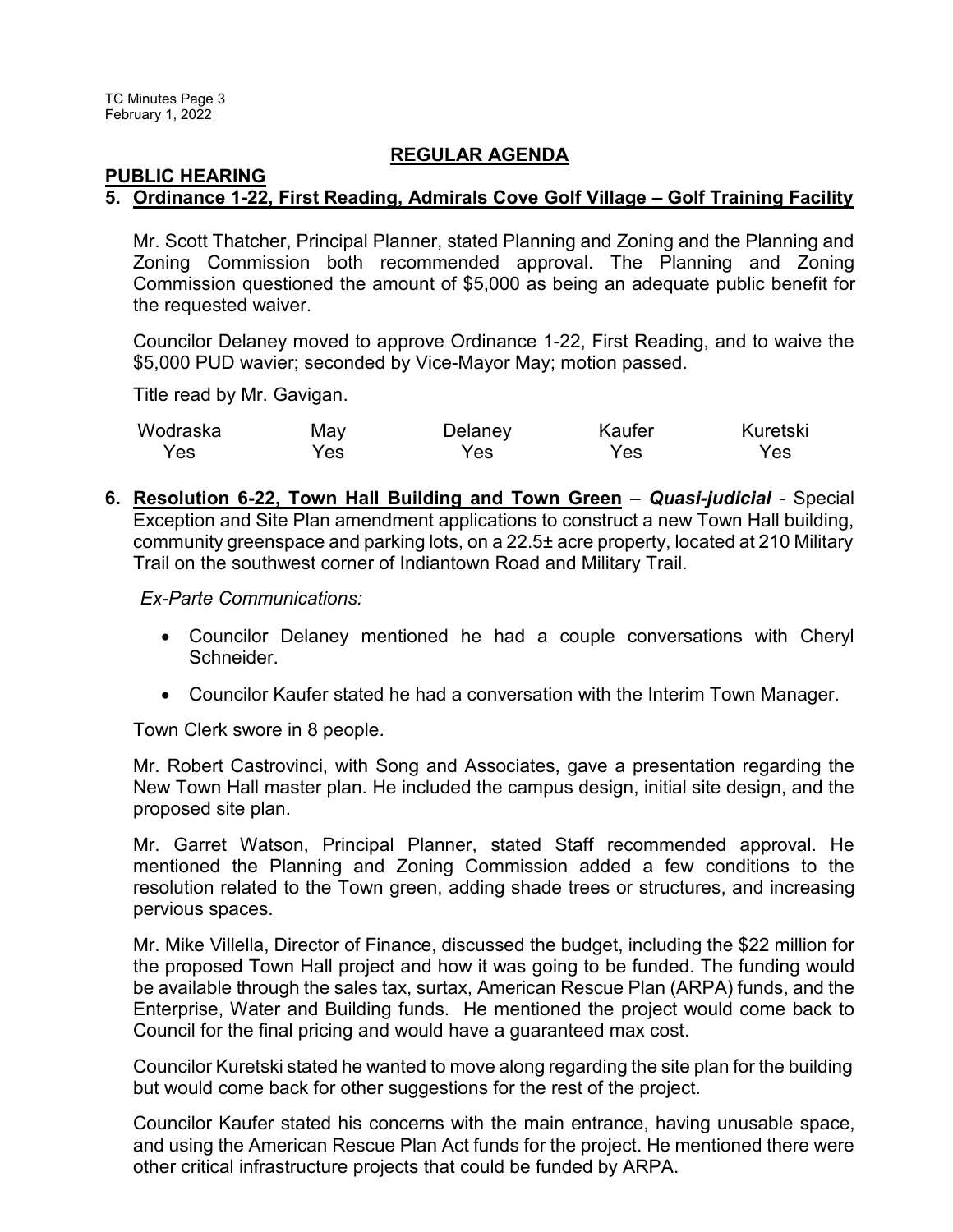### **REGULAR AGENDA**

#### **PUBLIC HEARING**

### **6. Resolution 6-22, Town Hall Building and Town Green**

Councilor Delaney and Mr. Scott Reynolds discussed constraints regarding the use of ARPA funds.

Ms. Gloria Tucker, resident of Dimond Street, stated she was not opposed to a new Town Hallo but mentioned the eligible use of the ARPA funds.

Mr. Andrew Weston, resident of Dolphin Drive, mentioned the retention pond at the current Town Hall, green space, and the possibility of adding basketball courts.

Ms. Linda McDermott, resident of Chadwick Drive, also spoke regarding the APRA funds and reducing the cost of the Town Hall.

Councilor Kaufer mentioned his concerns again regarding using ARPA funds and that he couldn't support moving forward with the project at this time.

Councilor Kuretski stated the current Town Hall was at significant risk structurally and needed to be replaced.

Councilor Kuretski moved to approve Resolution 6-22; seconded by Councilor Delaney; motion passed

| Wodraska | May | Delaney | Kaufer | Kuretski |
|----------|-----|---------|--------|----------|
| Yes      | Yes | Yes     | No     | Yes      |

# **PUBLIC BUSINESS**

**7.** Waste Management franchise agreement.

Ms. Kate Moretto, Senior Director, External Customer Services, gave a summary of four options proposed by Waste Management (WMI) which included: a seven-month extension to the current agreement with no changes to the terms, to terminate September 30, 2022; a seven year agreement effective March 1, 2022 with a change in terms to allow a higher residential rate of \$19.45 taking effect on October 1, 2022, with a transition to automated service and an extended agreement term from five to seven years; a five year extension of the agreement under the current level of service with an increase to \$26.00 for the residential rate effective March 1, 2022; and a twelve month extension of the agreement under the current level of service, with an increase to \$22.00 to the residential rates beginning March 1, 2022. She noted the last option provided a 60-day notice for the opportunity for the Town to enter into discussions with Waste Management on a further extension.

Ms. Moretto explained the first option would not allow the Town to go out for bid but options two, three and four would provide time.

Councilor Kaufer asked how much time the Town would need for a Request for Proposal (RFP).

Ms. Moretto said between twelve and eighteen months.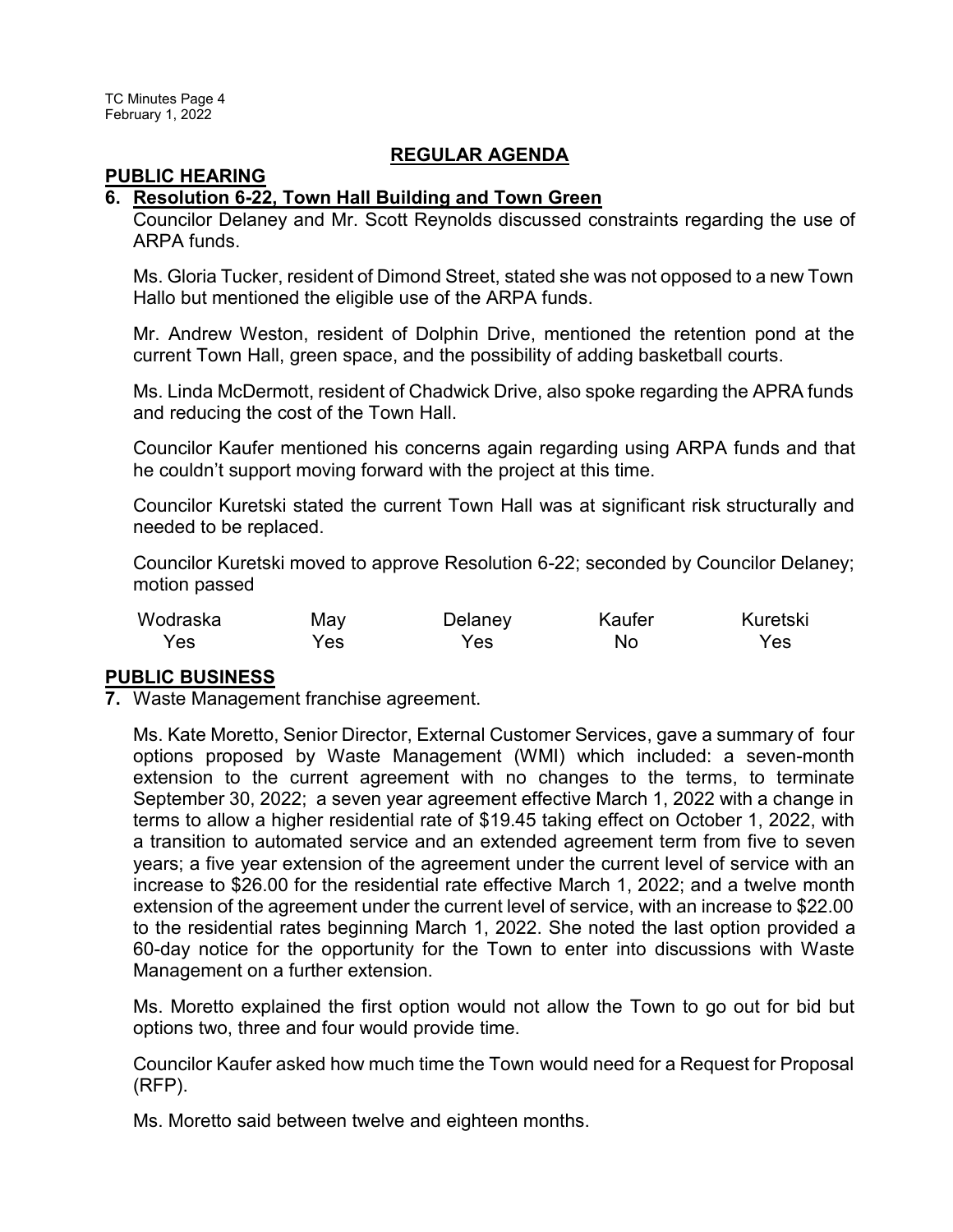TC Minutes Page 5 February 1, 2022

### **REGULAR AGENDA**

#### **PUBLIC BUSINESS**

**7.** Waste Management franchise agreement.

Mr. Kitzerow stated time was the biggest issue and the Town needed to ensure there was no disruption in service.

Councilor Kaufer asked what decision needed to be made this evening.

Mr. Gavigan stated it was not critical to make a decision on the agreement since it was not ending until February 28, 2022.

Councilor Kuretski asked if the written notice from the original franchise agreement with the renewal provision suggested the terms of renewal would be different than the existing contract.

Mr. Gavigan stated both parties could renew or extend the existing agreement.

Councilor Kuretski asked what the official date was when Waste Management asked to change the rate.

Mr. Kitzerow stated the document received on January 28, 2022 outlining the four options was the first document to his knowledge that addressed any rate change.

Councilor Kuretski stated Waste Management would be changing to automation which was a few years away and he was open to it in the future. He noted at the last meeting, Mr. Sabin stated he had the authority to extend the rate for seven months. He said the Town should not agree to such a significant rate increase just because of a good past relationship. He believed option four would provide an extension, hold the rate for seven months and allow for the RFP process.

Mr. Kitzerow presented a document from WMI representing a culmination of the conversations with them. He mentioned it had been a challenge to get anything in writing until now.

Councilor Delaney mentioned the agenda back up materials weren't available until today and he would have expected information six or eight months ago. He felt a one-year extension would be appropriate to give time for an RFP which could normally take up to 18 months. Councilor Delaney felt option four was the most palatable but did not agree with the high rate increase.

Mr. Wayne Posner, resident of Carina Drive, felt the Town should have gone out for bid months ago and the previous Town Manager had not handled the situation. He said WMI had done a great job for 43 years and it would be best to negotiate a contract that everyone could agree on. He felt competitive bids would give an indication of current prices.

Mr. Marc Dobin, resident of Tresana Boulevard, said WMI was a monopoly and he wasn't sure what the alternatives were. He suggested having an analysis done to see if it was worth spending \$2 million to find out if there was a cheaper alternative. He also supported automation.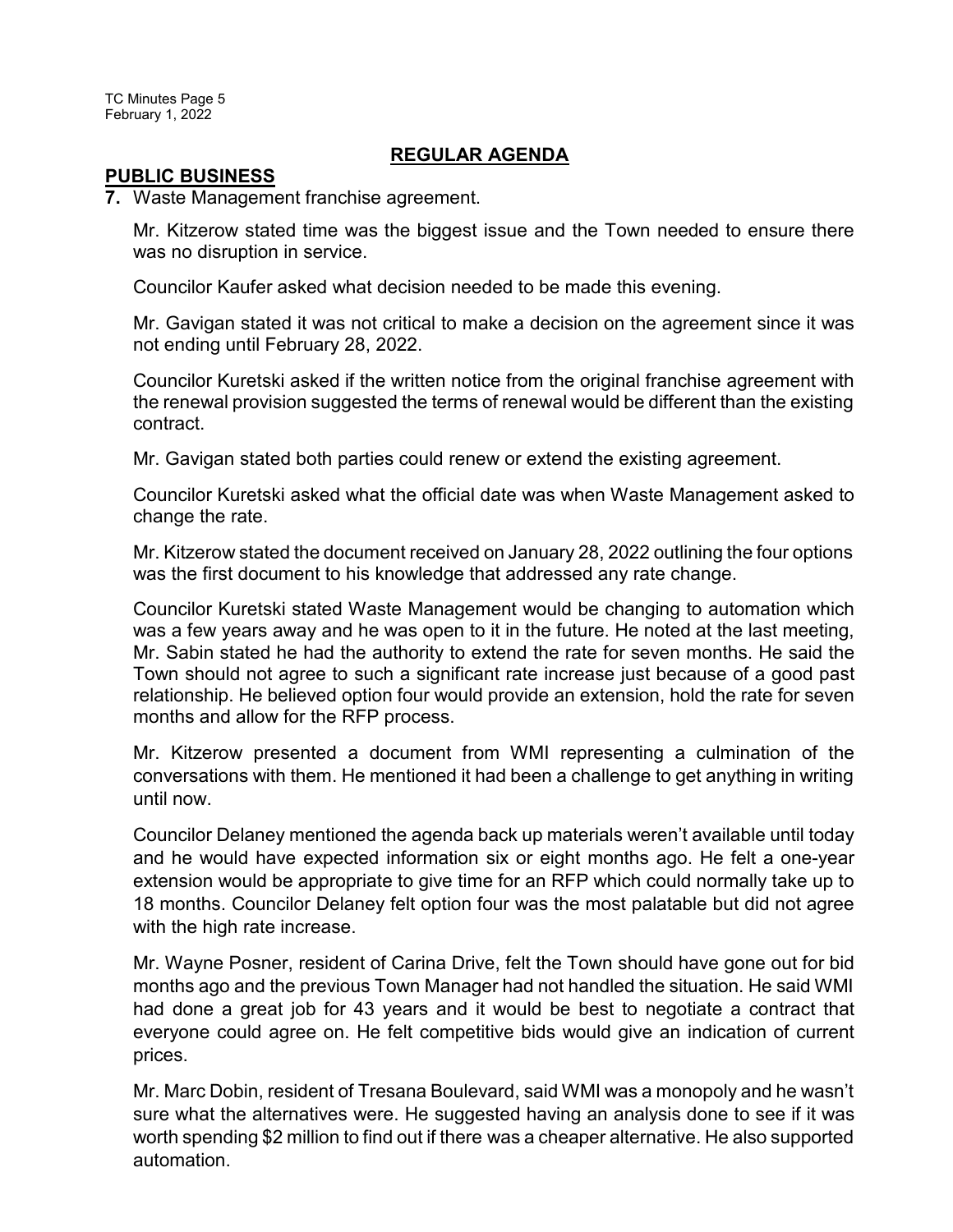# **REGULAR AGENDA**

### **PUBLIC BUSINESS**

### **7.** Waste Management franchise agreement.

Councilor Kaufer said options two and three presented problems. He stated for option four, he would like to avoid an increase but would support seven months at the present terms and five months at the \$22 rate to bridge the gap and protect residents.

Councilor Kuretski stated WMI never said a word about a cost increase and to do so on January 28, 2022 was morally, ethically and contractually wrong. He said they should come back with justification for a reasonable cost adjustment because the numbers did not make sense.

Mr. Jeff Sabin, Government Affairs Director WMI, stated and felt very strongly that the company always abided by high moral and ethical standards. He explained what happened at the meetings entering the last year of the contract including the June letter and September Council update stating the intension to exercise the opportunity for levels of service, updates on Covid, and reviewing operational dynamics and different approaches for collection. He felt the company was clear about moving in a different direction with automation and he reiterated WMI commitment and history with the Town for the last 43 years.

Mr. Sabin admitted there was a lag on delivering pricing, which was why WMI offered seven extra months for breathing room for the Council to decide on automation. He suggested a citizen survey to see if automation was wanted. He noted the service they were receiving now was premium. Mr. Sabin mentioned options were delivered as asked, WMI wanted to remain flexible, they remained mindful of Council's position and they wanted to move forward with negotiations.

Councilor Kuretski reiterated no pricing was discussed until January 28, 2022 for the record. He said his ask, was honoring the \$19.45 rate starting on October 1, 2022 and to justify that rate at the next meeting.

Mr. Luigi Pace, Government Affairs WMI, said the options given were the only ones authorized. He said with option one, the thought was the final extension would be worked out. He stated Mr. Sabin had always communicated how MWI could mitigate increases to the Town. Mr. Pace said in these times it was necessary to compete to get labor, including offering signing bonuses and good benefits. He noted manual collection was a challenge and mentioned price increases in steel, fuel, rubber.

Councilor Kuretski said Council direction was given in September and he wanted to ask the company to adjust option four for the price increase not to become effective until Oct 1, 2022.

Mr. Pace said he could ask but did not see it happening. The \$19.45 represented a seven-year deal that included \$10 million worth of capital investments and facility upgrades. It also represented reduced labor.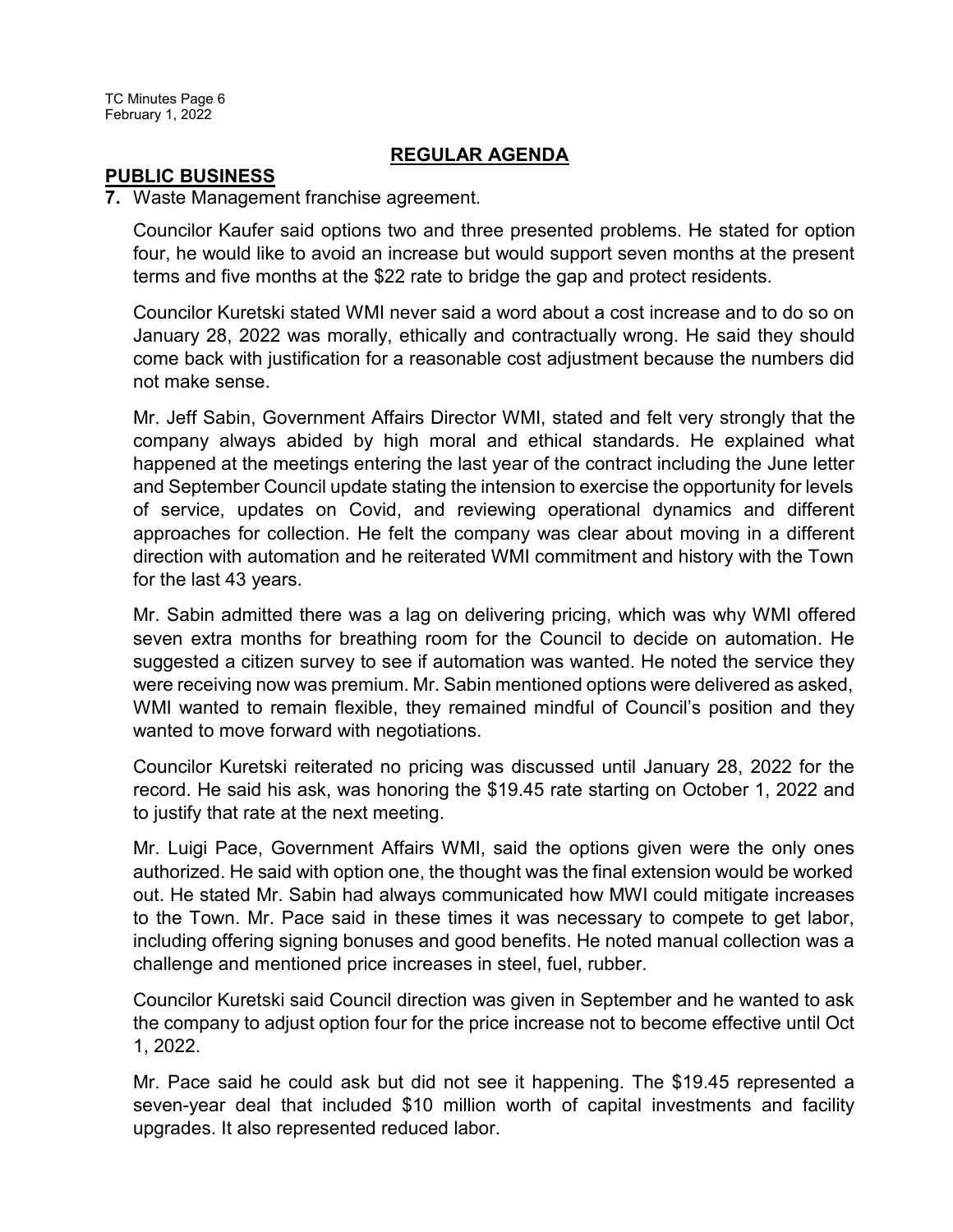TC Minutes Page 7 February 1, 2022

### **REGULAR AGENDA**

#### **PUBLIC BUSINESS**

**7.** Waste Management franchise agreement.

Vice-Mayer May said \$19.45 was the best rate presented and automation created challenges. He asked if that option was chosen if there would be a hybrid approach and if manual pick up would be available in certain areas of the Town that needed it. He stated he would need that commitment to support the option.

Mr. Sabin said the Town was unique and there would be a customized program for automation.

Vice-Mayor May said he supported the seven-month same rate option to figure out how the automated system could work at the \$19.45 rate and how it would be customized.

Councilor Delaney supported at least a year extension at the present rate because Council had been put in a difficult position.

Councilor May said an RFP would need to be decided on and if the \$19.45 was acceptable with a hybrid approach.

Councilor Delaney reiterated he would only support a one-year extension at present terms.

Mayor Wodraska said it came down to being good stewards of government. He noted the monthly dollar amount to residents was not substantial but an increase to \$22 represented \$2 million.

Councilor Kaufer agreed on slowly introducing automation and the focus should be on an extension for due diligence.

Councilor Kuretski still wanted justification for any rate increase. He noted the only path to automation was to sign another franchise agreement and in the meantime he would only support the same terms until October 1.

Mayor Wodraska asked Staff to bring an action item back in two weeks based on Council feedback.

### **REPORTS TOWN ATTORNEY**

· Requesting Attorney services – Mr. Gavigan requested Council to motion to engage David Dee to assist Staff in preparing the RFP for the waste and recycling services.

Councilor Kuretski moved to approve the motion; Seconded by Councilor Delaney; motion passed

| Wodraska | May | Delaney | Kaufer | Kuretski |
|----------|-----|---------|--------|----------|
| Yes      | Yes | Yes     | Yes    | Yes      |

# **TOWN MANAGER – NONE**